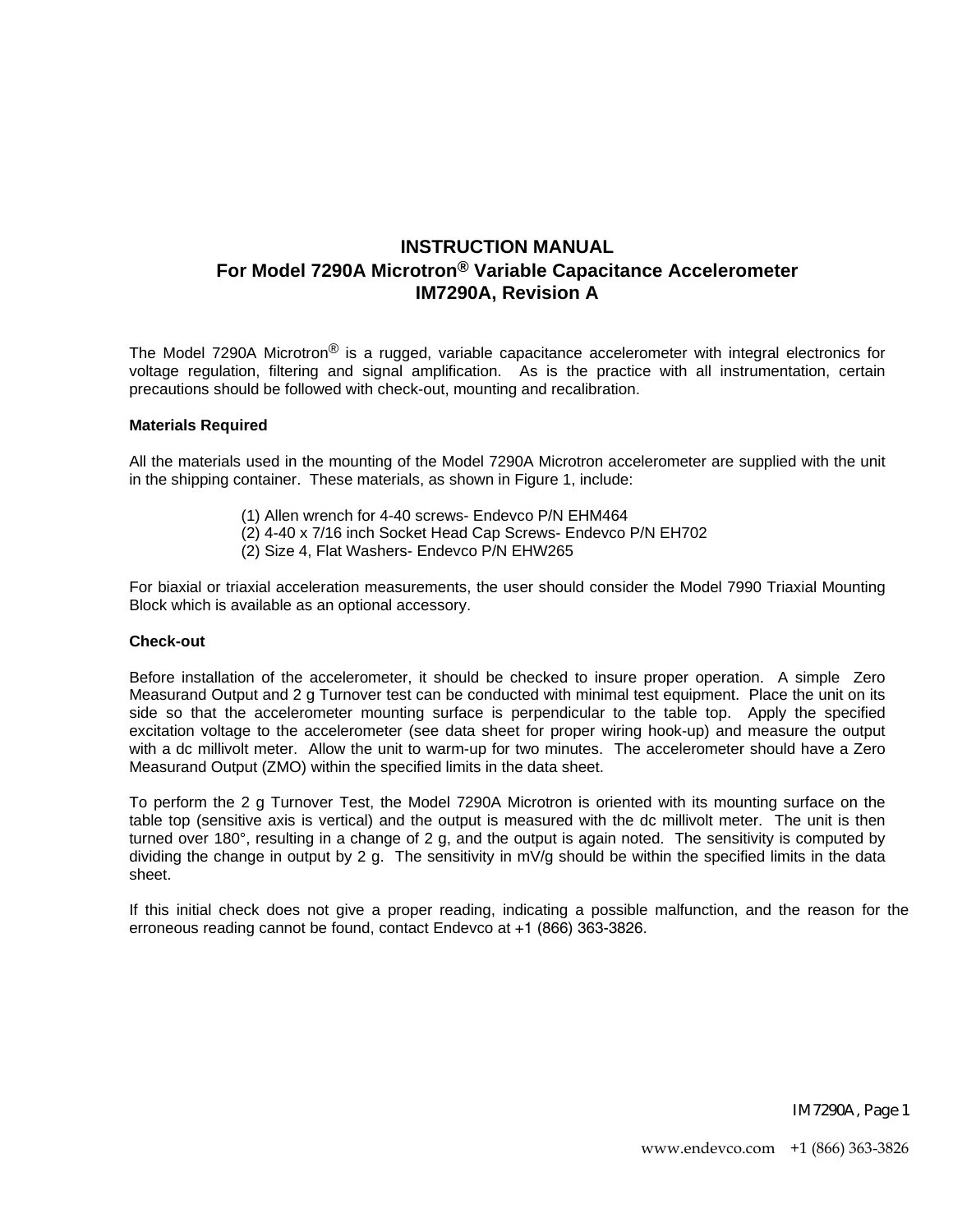## **Mounting**

When mounting the Model 7290A Microtron accelerometer, it is best to utilize the proper techniques and tools listed to ensure optimum performance. For triaxial acceleration measurements, the Model 7990 Triaxial Mounting Block is available - see paragraph 7 below.

1. The mounting surface should be clean and free of burrs. Two #4-40 tapped holes, 0.2 inch minimum depth should be spaced 0.825 inches (20.96 mm) apart. A 32 micro inch rms surface finish with flatness of 0.0001 inches is recommended for the area that will contact the accelerometer. The sensitive axis of the unit is perpendicular to the mounting surface, so the angular alignment of the two mounting holes is not critical.

2. If possible, do not cement the unit to the mounting structure. Use the supplied mounting washers and screws, as shown in Figure 1. Metric size screw M3 may also be used. Note: Adhesive mounting may be used, if necessary. Adhesion of epoxies to the hard anodized case is excellent, but thermal mismatch to the mounting surface can degrade the joint. A compliant adhesive, such as Dow Corning 3145 RTV, is recommended. Use care to maintain flatness of the unit during curing to reduce cross talk errors.



**FIGURE 1- Installation of Model 7290A Microtron Accelerometer**

3. Remove the unit from the shipping container. Place the unit on the mounting surface and align the mounting holes.

4. Slide the washers over the screws. Using the supplied wrench or a torque wrench, tighten the screws to 6 lbf-in (0.7 Nm). This is roughly equivalent to finger tight with the supplied wrench.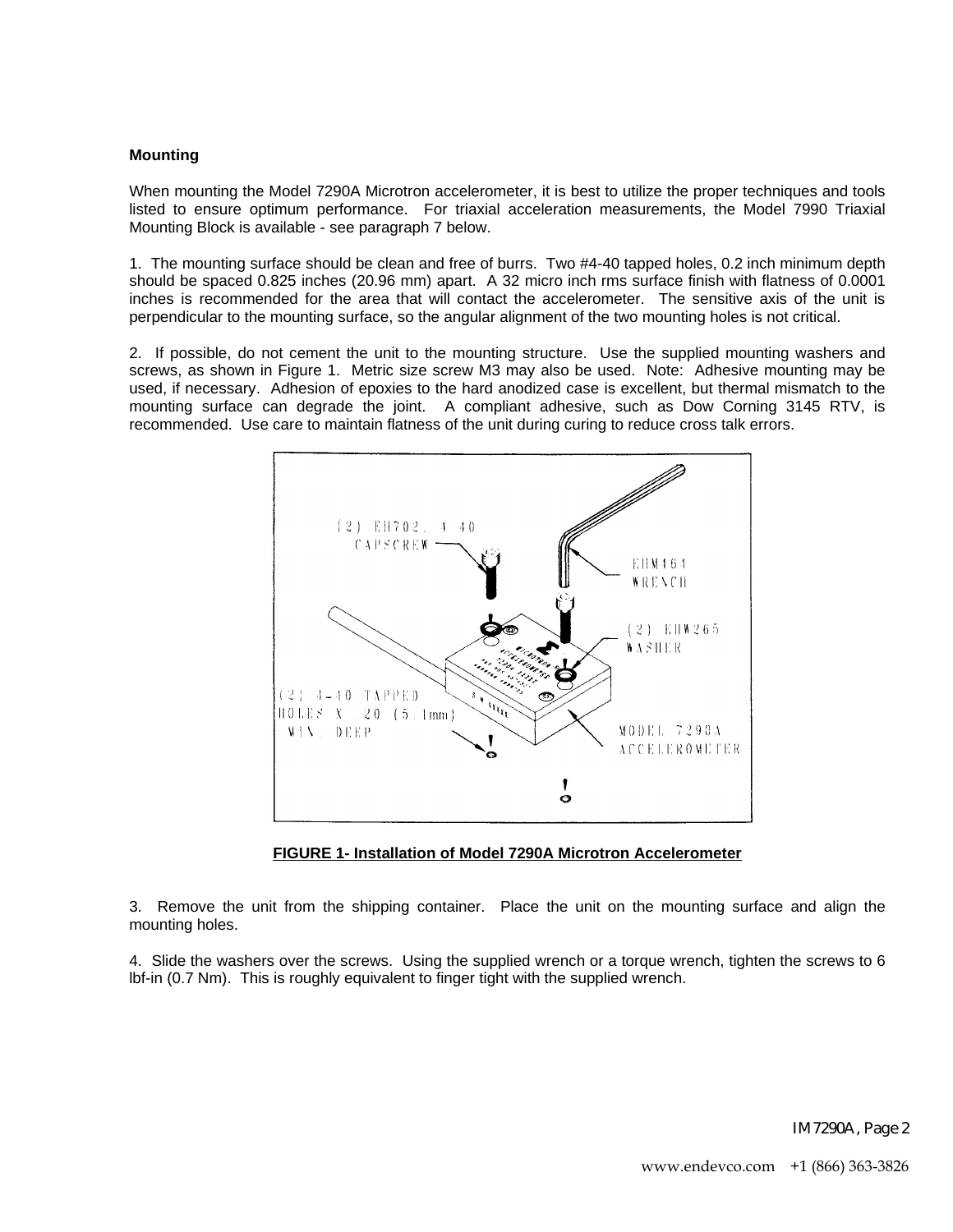5. As practical, tie down the cable within 2 to 3 inches (4 to 6 cm) of the unit. Whipping of the cable during vibration and shock will strain the cable unnecessarily at the unit. The cable jacket is silicone, so care should be taken to avoid cutting or tearing the jacket. The cable is rated for 300°F (150°C) continuous service.

6. Connect the unit to the signal conditioner using the following lead designation:

Red- Excitation + Green- Output + White- Output - Black- Ground

7. For triaxial acceleration measurements, the Model 7990 Mounting Block is attached to the mounting surface with three (3) 6-32 x 1 inch socket head cap screws as shown in Figure 2, with subsequent attachment of the (3) Model 7290A Microtron Accelerometers per steps 2 through 6 above.



**FIGURE 2- Installation of (3) Model 7290A Microtron Accelerometers onto Model 7990 Triaxial Block**

IM7290A, Page 3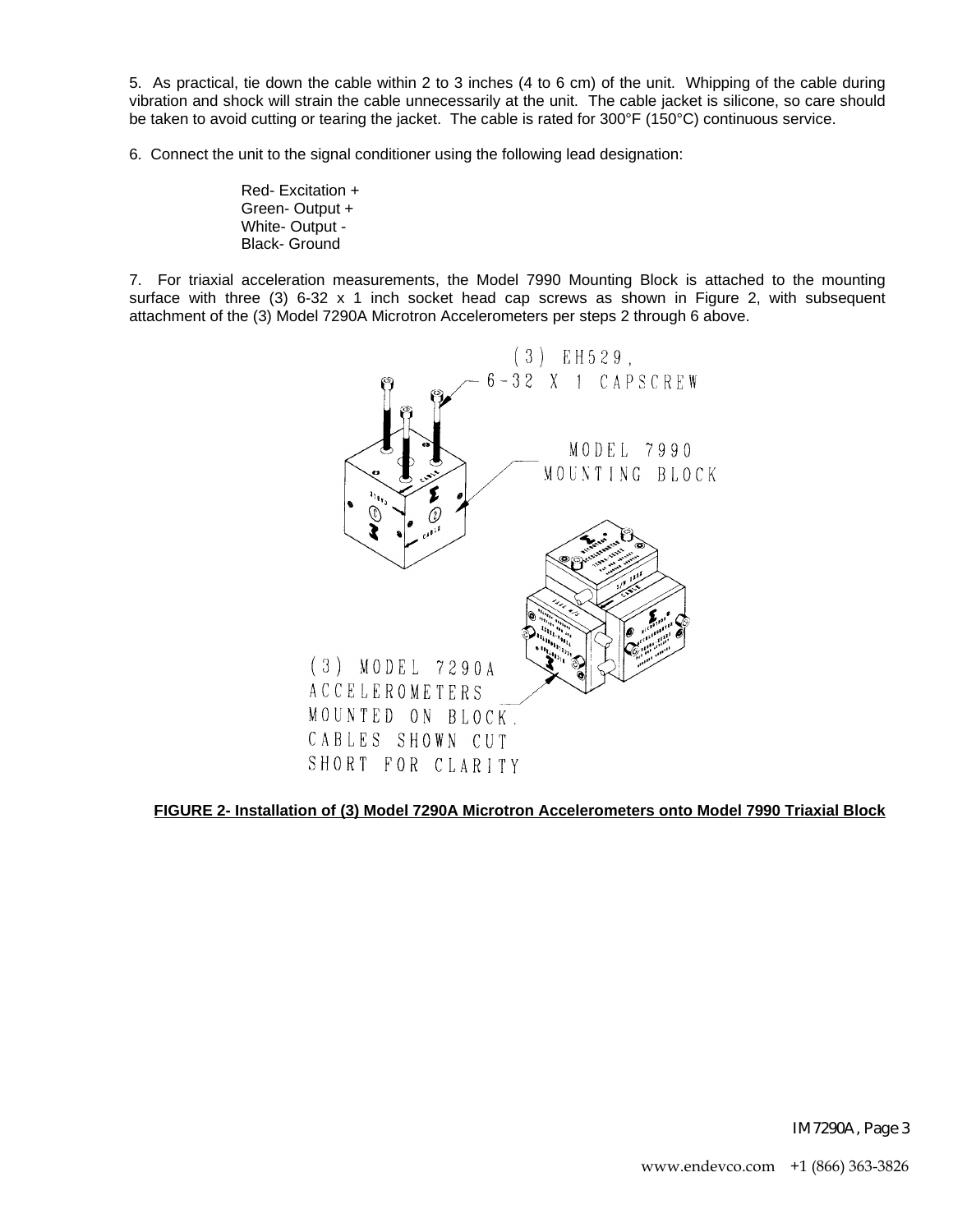## **Electrical Precautions**

1. Excitation- The Model 7290A Microtron has an internal voltage regulator, so excitation from +9.5 to +18 Vdc is adequate. A low noise power supply is recommended and care should be taken to minimize pickup on the cabling to the accelerometer. The maximum current drain over the entire operating range is 15 mA.

2. Signal Leads- The green and white signal leads are differential. The green lead has a varying output, while the white lead is fixed at a reference voltage of approximately +3.6 Vdc. However , using the Model 7290A Microtron in a single- ended mode is not recommended since the internal temperature compensation also corrects for thermal change in the reference voltage. Although the output is high level, at  $\pm 2$  Vdc, the usual precautions of using twisted pair, shielded instrumentation cable should be taken to avoid noise pickup on the signal leads.

3. Grounding- The case of the Model 7290A Microtron is not attached to circuit ground, and the cable shield is not attached to the case or to circuit ground. The recommended grounding scheme is to ground the cable shield at the power supply ground and to no other point to avoid ground loops.

4. Signal Conditioning- The Model 7290A Microtron has a high level differential output of ±2 Vdc, biased at 3.6 Volts. The 0 g reading, or Zero Measurand Output (ZMO), is 0 volts  $\pm$  50 mV. When the accelerometer is subjected to acceleration of 1.75 times range, the output of the unit will electrically clip, with a recovery time of < 10 µseconds.

5. Loading Effects- The Model 7290A Microtron accelerometer performs within specification limits while loaded with 10,000 ohm minimum resistance, and/or 0.1 µfarad maximum capacitance.

## **Shunt Check**

A Shunt Check is performed in applications where the Model 7290A Microtron accelerometer is already mounted on a test structure and cannot be dynamically checked with a 2 g Turnover test. Full details of the Shunt Check procedure is contained in Endevco Tech Data A542.

However, in brief, the shunt check is performed by connecting a precision fixed resistor of known value to the positive output (green lead) of the accelerometer. The other end of the shunt resistor is connected to an excitation voltage source to promote output shifts simulating positive direction accelerations, or to circuit ground for shifts in the negative direction.

The nominal output voltage shift  $(E_{sh})$  based on the fraction of full scale reading desired is:

$$
\mathsf{E}_{\mathsf{sh}}\mathsf{=}\mathsf{SENS} \mathbin{{}^\star}\mathsf{FS} \mathbin{{}^\star}\mathsf{n}
$$

where:  $E_{\rm sh}$  = output voltage shift, Vdc

SENS = sensitivity, volts/g

 $FS = \pm$  full scale acceleration, g

 $n =$  fraction of full scale reading